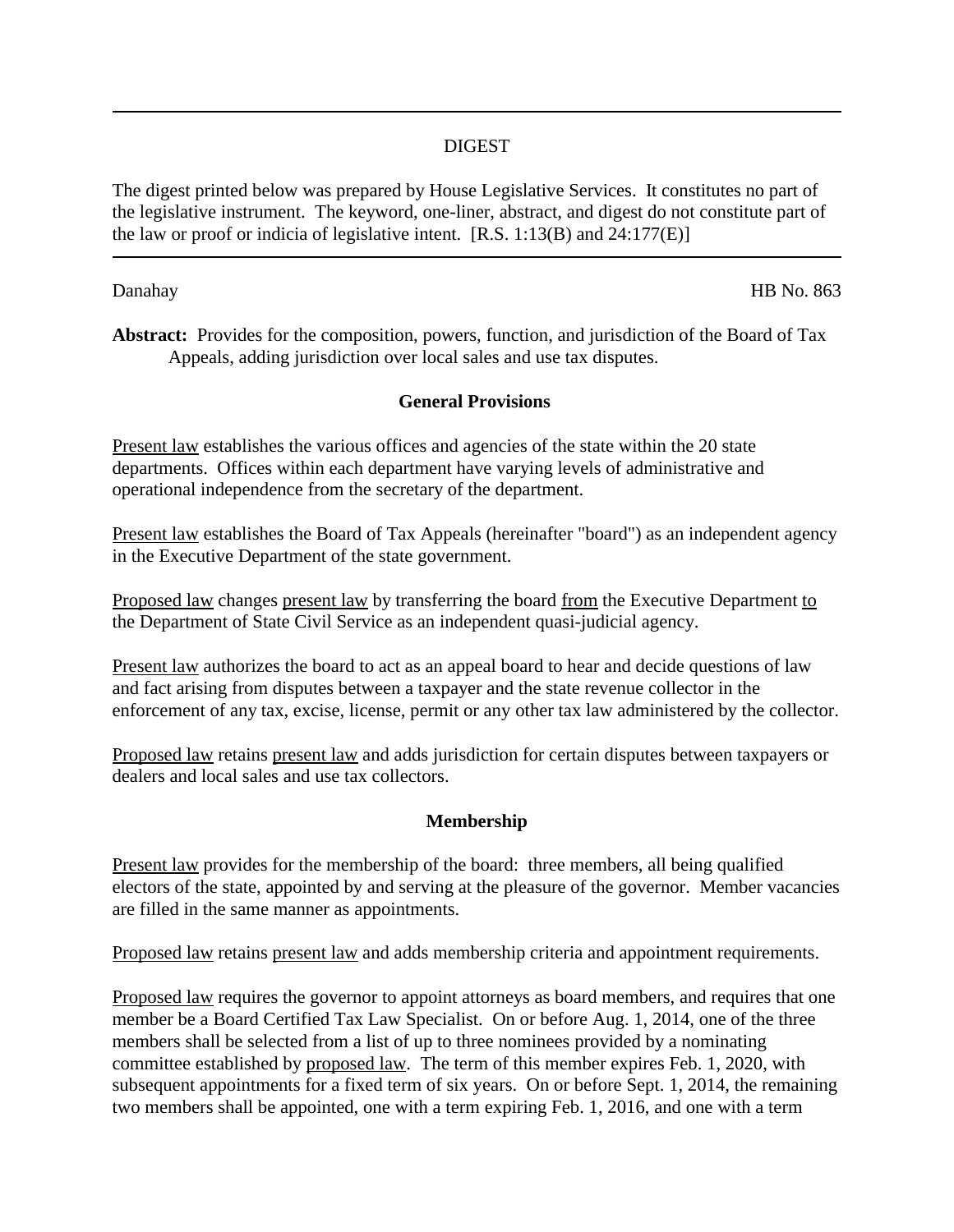expiring Feb. 1, 2018. Subsequent appointments for these members shall be for either a fixed term of four years or for the remainder of an unexpired term.

Proposed law establishes the Local Tax Division Nominating Committee for purposes of developing a list of one to three nominees to be considered by the governor for board membership for the appointment to be made on or before Aug. 1, 2014. Proposed law provides for the membership and function of the committee, which is composed of representatives of various local government and business interests.

Proposed law provides that a member shall serve until the appointment of a successor. The removal of a member during an unexpired term of office shall be subject to judicial review. Proposed law further provides procedures for the reappointment of board members.

Proposed law authorizes the governor to set the compensation of board members and prohibits the reduction of a member's compensation during their unexpired term of office.

Proposed law provides with respect to the terms of office of members serving on the board on the effective date of proposed law.

# **Administration**

Present law provides for the distribution of certain tax proceeds to each parish. The monies are transmitted by the secretary of the Dept. of Revenue to each parishes' central local sales and use tax collector for distribution on a pro rata basis to each political subdivision within the parish which levies a sales and use tax or receives a portion of the proceeds of a parishwide levy.

Proposed law retains present law and adds an annual dedication of \$120,000 of use tax proceeds for purposes of the board, the allocation to occur before the distributions are made to the parishes pursuant to present law.

Present law provides for the domicile of the board and the conduct of its hearings.

Proposed law authorizes the voluntary recusal of a board member from any proceeding in which he cannot accord a fair and impartial hearing in the same manner as provided for judges by the Code of Civil Procedure. Proposed law provides for procedures governing the instance where a party other than a board member requests the recusal of a board member. Proposed law further provides that the remainder of the board may adjudicate a case if a board member is recused, and provides that if all board members are recused then a retired judge may be appointed to adjudicate a case as an ad hoc judge for the board.

Proposed law retains present law and adds an authorization for board hearings by telephone, video conference, or similar communication equipment if the case involves a state collector and such a hearing is requested by the taxpayer, or with the consent of all parties. Further, in a matter involving only local taxing authorities in a single parish and upon the motion of the local collector, a hearing may be held in that parish at the facilities of a local court. Expenses for such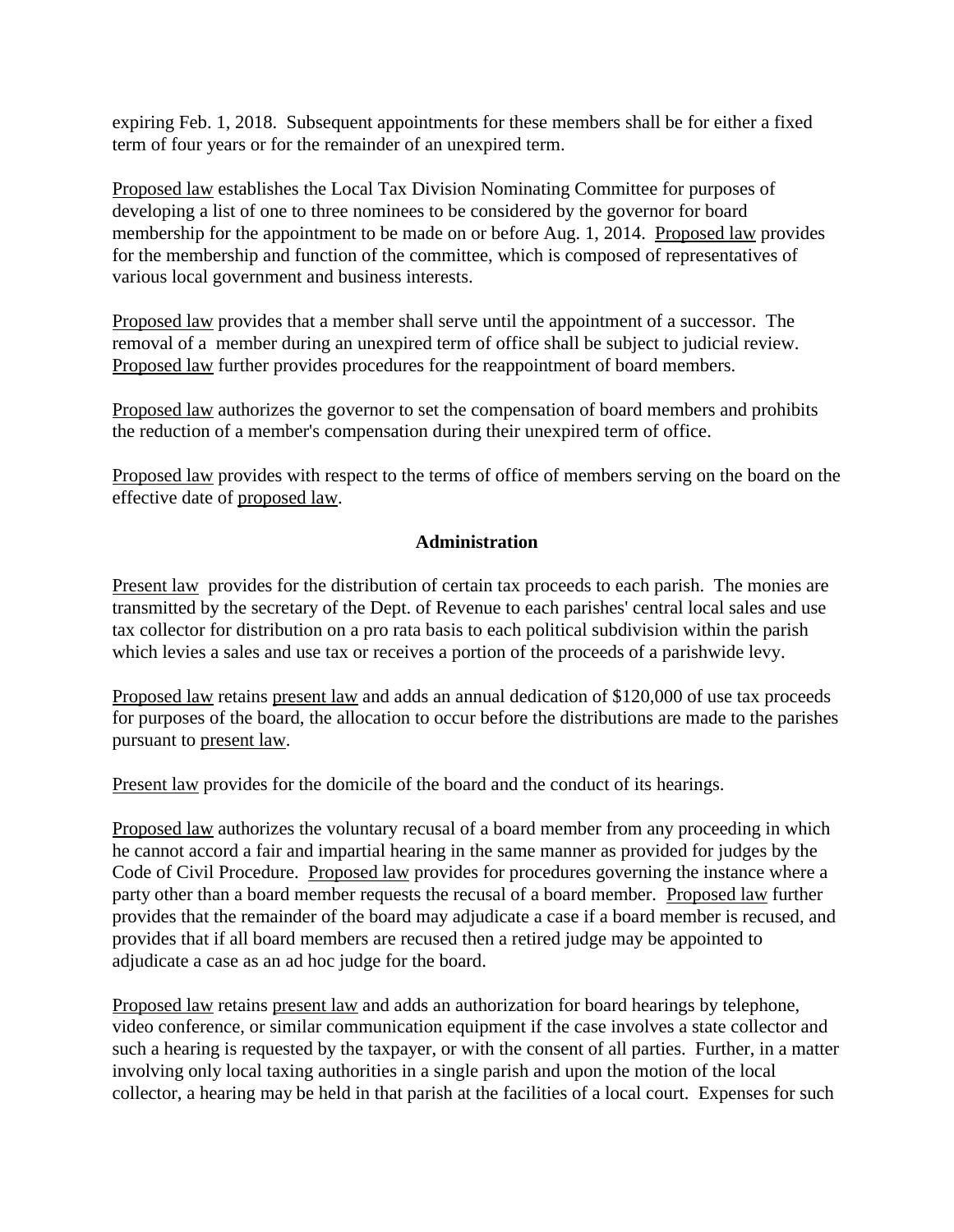a hearing may be taxed as costs.

Present law grants the board discretion to issue written reasons with its decisions.

Proposed law retains present law and adds a requirement for the issuance of written reasons for judgment upon the request of any party. All written reasons shall be published on the board's website.

Present law authorizes rulemaking by the board and provides an exemption for the board from the Administrative Procedure Act. Present law also provides certain exceptions to the exemption.

Proposed law deletes present law providing for the exceptions and otherwise retains present law.

Proposed law adds a requirement that any rule related to a fee be subject to legislative and gubernatorial oversight and veto in accordance with the Administrative Procedure Act.

Proposed law provides that legislative oversight of rules promulgated by the board shall be performed by the House Committee on Ways and Means and the Senate Committee on Revenue and Fiscal Affairs.

Proposed law provides that the board member appointed at the recommendation of the Local Tax Division Nominating Committee shall be the hearing judge for cases designated for hearing in the Local Tax Division. Proposed law further establishes procedures for the designation of cases for hearing in the Local Tax Division and authorizes a local collector to elect by affidavit to have all cases involving that collector be heard in the Local Tax Division.

Proposed law establishes procedures and requirements for the filing of petitions and issuance of notices and decisions with respect to hearings for the redetermination of an assessment, consideration of a payment under protest petition, determination of an overpayment, or appeal of a denial of or inaction on a refund claim. The board is prohibited from ruling on the constitutionality of a statute or ordinance, and provides for the transfer of cases to the applicable district court.

Proposed law provides conditions and limitations on the consolidation of cases by the board, particularly with respect to cases involving local collectors.

Present law establishes district court jurisdiction for appellate review of a decision of the board, with determination of the particular court being governed by the domicile of the taxpayer or as stipulated by all parties.

Proposed law changes present law by changing the appellate jurisdiction from a district court to a court of appeal. Proposed law further provides that the appeal in a local case shall be to the court of appeal for the parish of the local tax collector.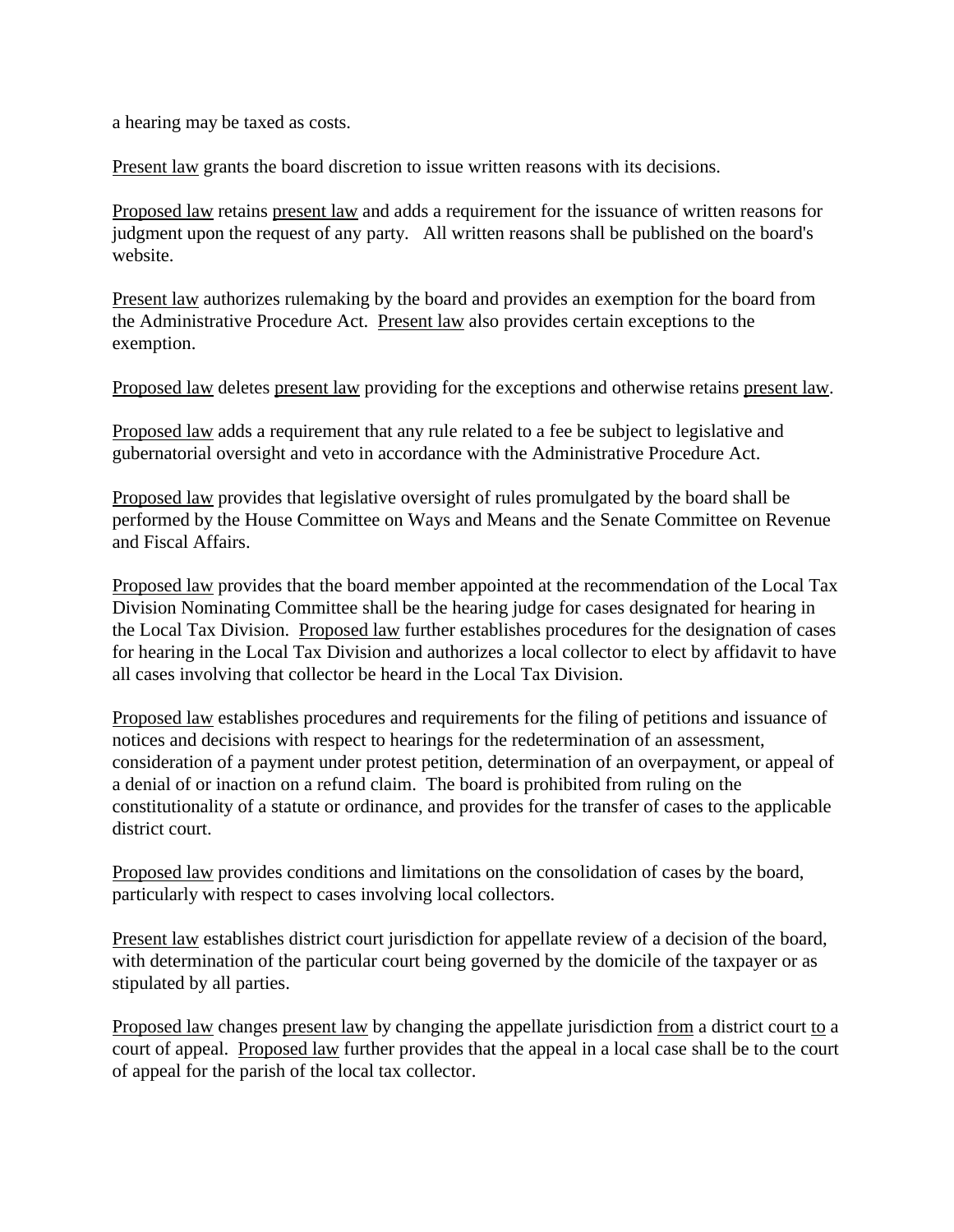Present law grants the board approval authority for waivers of penalties in matters involving the state collector.

Proposed law retains present law and adds an exclusion from the board's jurisdiction for any review of a penalty waiver or other discretionary function of a local collector.

# **Jurisdiction over local sales and use tax disputes**

Present law establishes the Uniform Local Sales Tax Code which applies in the assessment, collection, administration, and enforcement of the sales and use tax of any local taxing authority.

Present law provides that present law governing the assessment, collection, administration, and adjudication of local sales and use tax shall be interpreted by the courts of La. to have the same meanings as those provisions of present law regarding state sales and use tax assessment, collection, administration, and adjudication.

Proposed law expands the board's jurisdiction to include questions of law and fact arising from disputes and controversies between a taxpayer or dealer and a collector of local sales and use tax. Proposed law further provides that the board shall interpret provisions of present law governing the assessment, collection, administration, and adjudication of local sales and use tax in the same manner as courts of La.

Present law provides with respect to the remedies available for the resolution of disputes between taxpayers or dealers and collectors regarding assessments and refunds. Present law provides that a request for a mandatory arbitration proceeding may be exercised by a taxpayer or dealer in specific circumstances.

Proposed law removes arbitration as a remedy for a taxpayer or dealer and instead provides for an appeal to the board for redetermination of an assessment or overpayment at issue, or a resolution of the dispute.

Present law authorizes a local collector to choose to either collect taxes by assessment, or by filing a suit or summary proceeding in a district court.

Proposed law retains present law.

Proposed law prohibits a taxpayer who fails to file a return or report to appeal their assessment to the board unless the tax was paid to another parish with a timely refund request.

Present law provides that a taxpayer may pay a disputed tax under protest and then file suit in district court within applicable deadlines for a full adjudication of any and all questions in the enforcement or legality of any tax or method of enforcement.

Proposed law retains present law and adds a petition to the board as an optional additional legal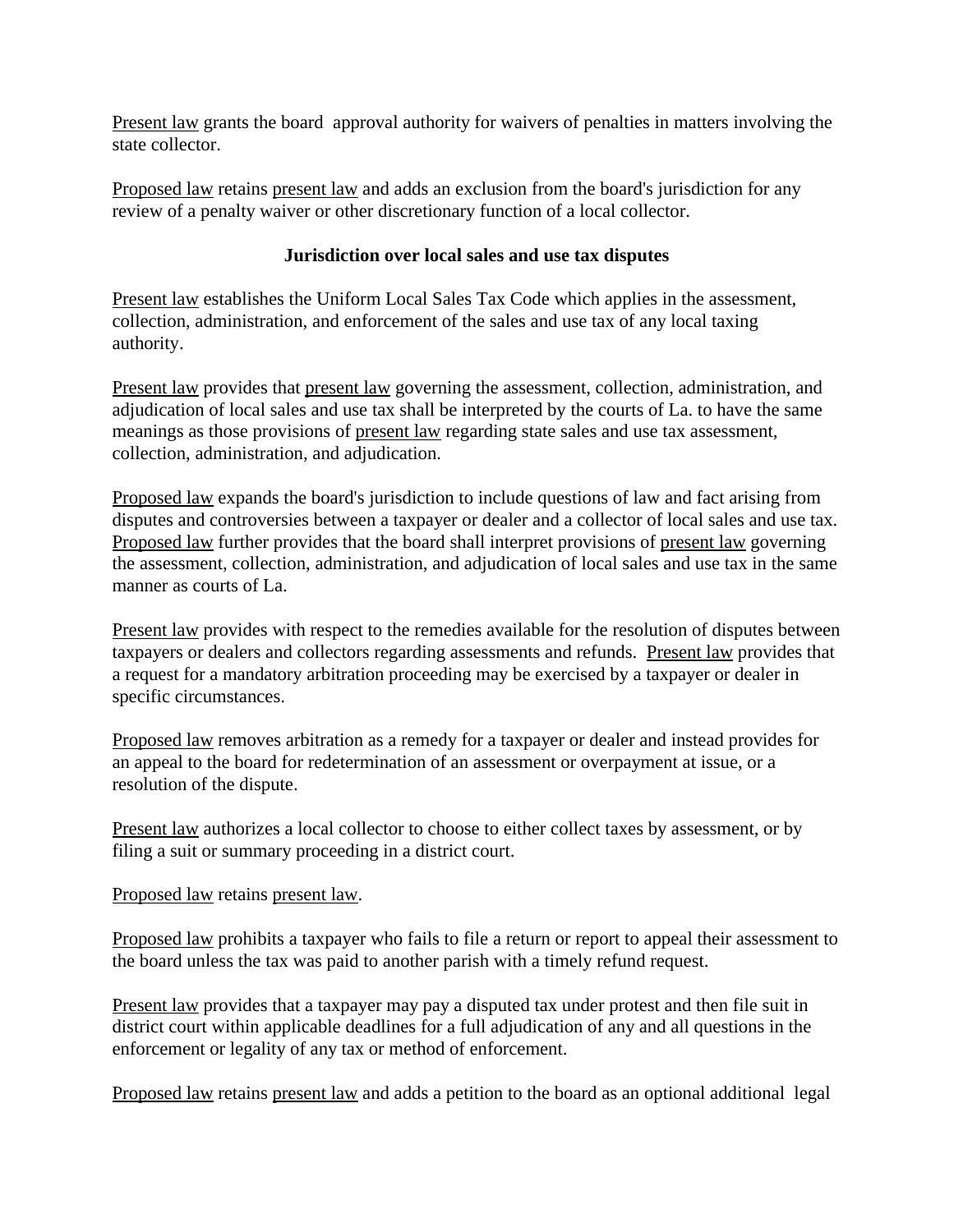remedy for the adjudication of such questions.

Present law provides district court jurisdiction as the venue for a dispute over a collector's disallowance or inaction concerning a taxpayer's refund request.

Proposed law changes present law for the venue for such disputes from a district court to the board.

Present law provides for the interruption of the prescriptive period of a tax by the filing of a pleading in a court by any party.

Proposed law retains present law and adds provisions for the filing of a pleading with the board by any party as means of interrupting prescription.

Proposed law retains present law and adds such actions to the board's jurisdiction.

Present law provides that an appeal of an assessment pending in a district court shall not delay the filing of an assessment by the collector for taxes owed by a taxpayer in bankruptcy.

Proposed law retains present law and provides that an appeal pending before the board shall not delay the filing of an assessment for taxes owed by a taxpayer in bankruptcy.

Present law provides for an appeal to a court for redetermination of an assessment for a taxpayer whose property is subject to distraint and sale due to a suspicion by the collector that the collection of the tax is in jeopardy and who has paid the assessment.

Proposed law changes present law by changing the authority for redetermination of the jeopardy assessment from a district court to the board.

Proposed law establishes transitional provisions governing the disposition of cases pending before an arbitration panel, the transfers of cases between district courts and the board, and certain cases filed with the board prior to Jan. 1, 2015.

Effective on July 1, 2014, if and when House Bill No. 798 of this 2014 R.S. is enacted and becomes effective.

(Amends R.S. 36:801.1(A) and R.S. 47:302(K)(7), 337.2(D), 337.45(A)(1) and (B), 337.48(A), 337.51(A), (B), and (C)(2), 337.53(C), 337.54, 337.63(A)(1) and (2), (B), and (D), 337.67(B)(3),  $(C)(3)$ , and  $(D)(2)$ , 337.77(F), 337.81(A)(2) and  $(C)$ , 337.86(E)(2)(a), 337.101(A)(2)(a), 1401, 1402, 1403(A) and (B), 1410, 1413, 1431, 1432, 1436, 1437, and 1451 and R.S. 49:967(A) and 968(B)(9); Adds R.S. 36:53(J) and R.S. 47:337.2(A)(1)(c), 337.77(G), 337.81.1, 337.86(E)(1)(d), 1407(3), 1414(E), 1417, and 1418; Repeals R.S. 36:4(B)(1)(p) and R.S. 47:337.51.1 and  $337.101(A)(2)(c)$ , (B), and (C))

Summary of Amendments Adopted by House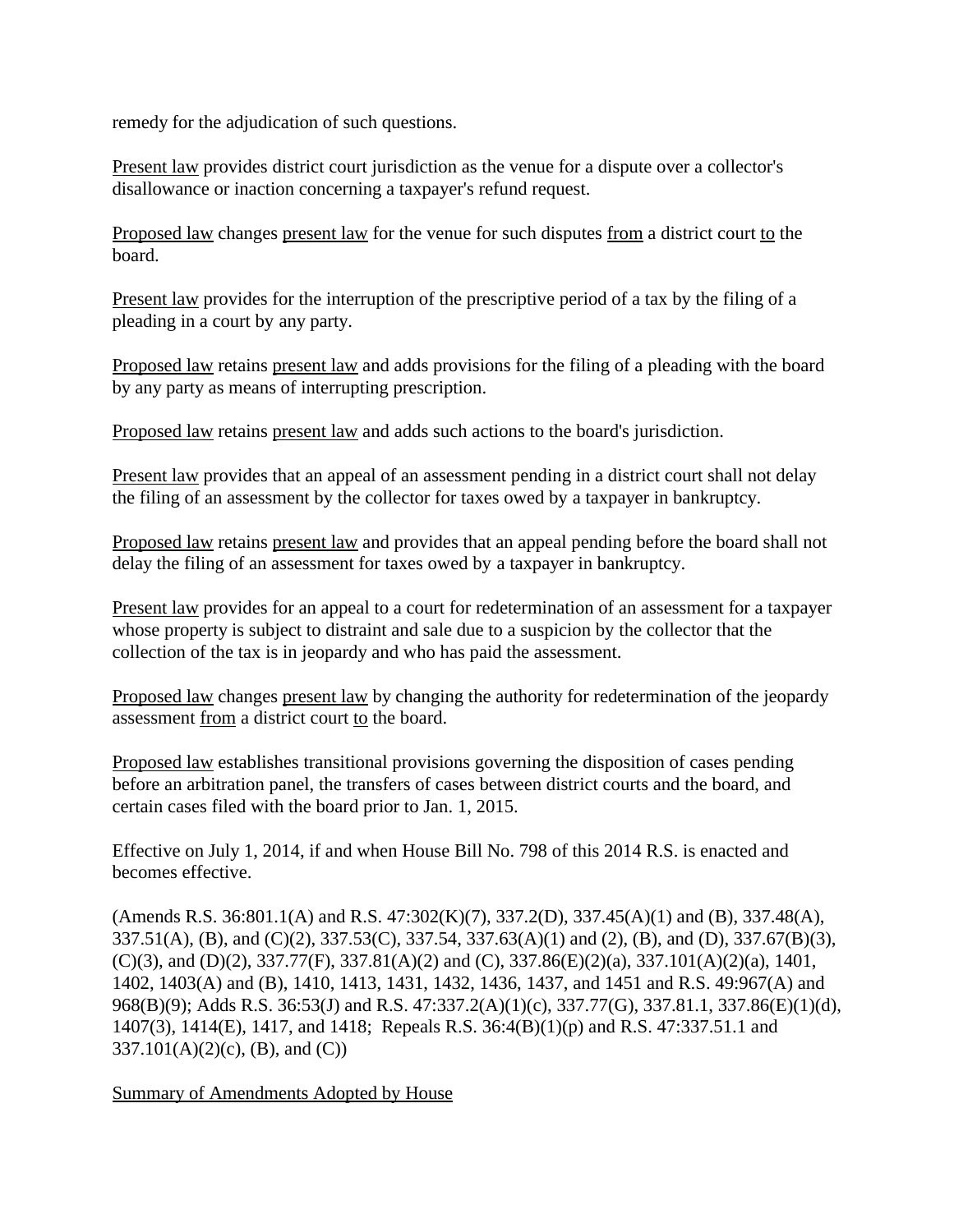Committee Amendments Proposed by House Committee on Ways and Means to the original bill.

- 1. Added methods for the filing of local sales and use tax disputes with the Board of Tax Appeals.
- 2. Added provisions governing the function and administration of the Local Tax Division, particularly with respect to the hearing judge and procedures for designation of cases to be assigned to the division.
- 3. Added requirement that written reasons for judgment be provided at the request of any party.
- 4. Added conditions and procedures for the recusal of board members.